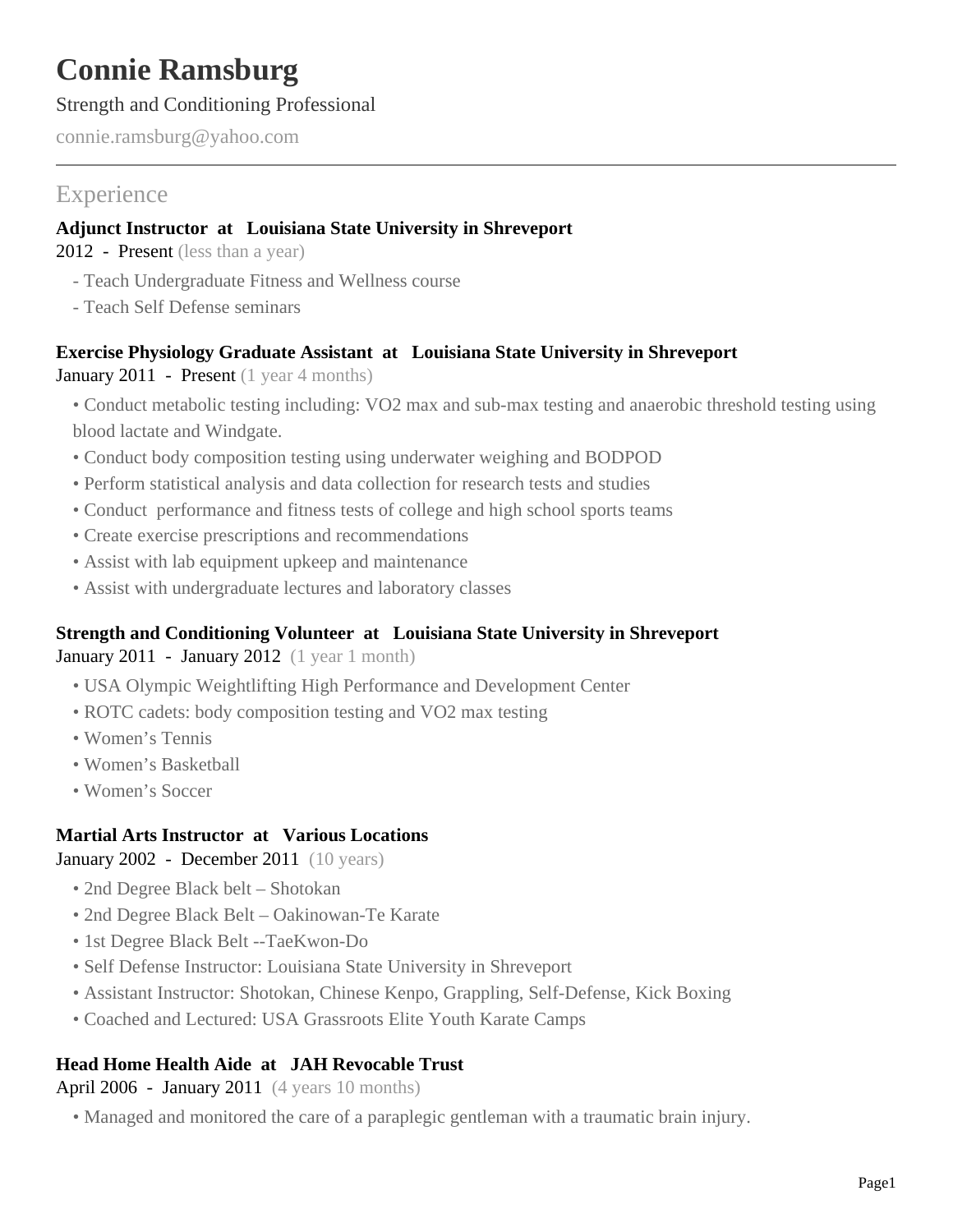- Managed and monitored the performance of all home health aides; trained employees; conducted employee meetings; in charge of hiring/terminating employees
- Implemented daily exercise routines. Assisted with adaptive: skiing, swimming, water skiing, weights, and river rafting activities.
- Made daily decisions in regards to the patient's health, finances, activities, and well-being
- Created communication logs, employee/manager handbooks, and reference tools
- Made appointments, created/managed budget, paid/managed household bills, maintained household/vehicle upkeep, submitted payroll, wrote employee schedules

## **Olympic Strength and Conditioning Intern and Volunteer at United States Olympic Committee**

June 2007 - February 2009 (1 year 9 months)

- Coached elite athletes through dynamic warm-ups, correct Strength & Conditioning technique, agility, plyometric training, and stretching.
- Conducted team workouts ensuring safety protocol, consistent motivation/ team spirit, and proper technique.
- Wrote Strength and Conditioning programs for elite athletes.
- Monitored the weight room; responsible for keeping the equipment and weight room safe and clean.
- Men and Women's Freestyle and Men's Greco Wresting
- Men and Women's Boxing
- Men and Women's Bobsled
- Women's Skeleton
- Women's Volleyball
- Men and Women's Figure Skating
- Men and Women's Judo
- Women's Snowboarding
- Paralympic Swimming
- Synchronized Swimming
- Men and Women's TaeKwon-Do
- Men and Women's Shooting
- Men and Women's Pentathlon

### **USA Karate Team memeber at USA-NKF**

2004 - 2009 (5 years)

Competition Highlights:

- 2009 USA-NKF Nationals/Team Trials Gold +68kg Kumite
- 2004-2008 USA-NKF Nationals/Team Trials 10 Bronze +60/+68/Open kg Kumite
- 2009 North American Cup (World Karate Federation) Bronze +68kg Kumite
- 2008 Wado-Kai World Championships Silver +60 kg Kumite
- 2008 USA-NKF Nationals/Team Trials Gold team Kumite
- 2005 USA Open (World Karate Federation) Bronze Open kg Kumite
- 2005 USA vs. France Invitational Tournament Tour
- National and International competitor since age 12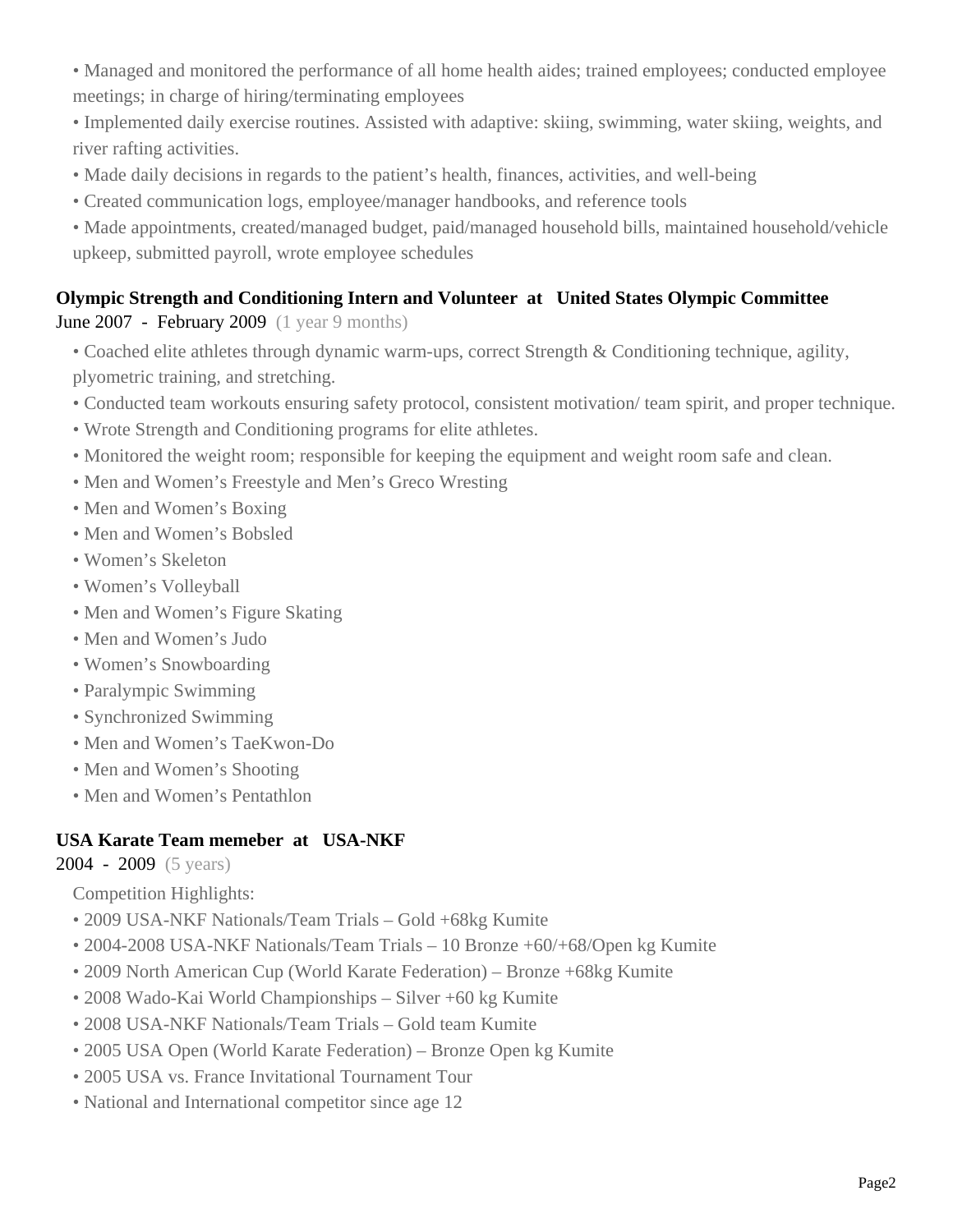### **Personal Trainer at Fitness Station**

January 2007 - May 2008 (1 year 5 months)

Created and implemented Strength and Conditioning programs for members.

### Skills & Expertise

**USAW Sport Performance Coach Certified American Heart Association CPR/AED Certified Sports First Aid Fitness Exercise Physiology Teaching Karate Martial Arts Olympic Lifting Strength & Conditioning**

### Education

#### **Louisiana State University in Shreveport**

Master of Science (M.S.), Kinesiology and Wellness, 2011 - 2012 Grade: 4.0 Major GPA Activities and Societies: LSUS Olympic Weightlifting Club

#### **Metropolitan State College of Denver**

Bachelor of Arts (BA), Human Performance and Sport; Concentration in Exercise Science, 2010